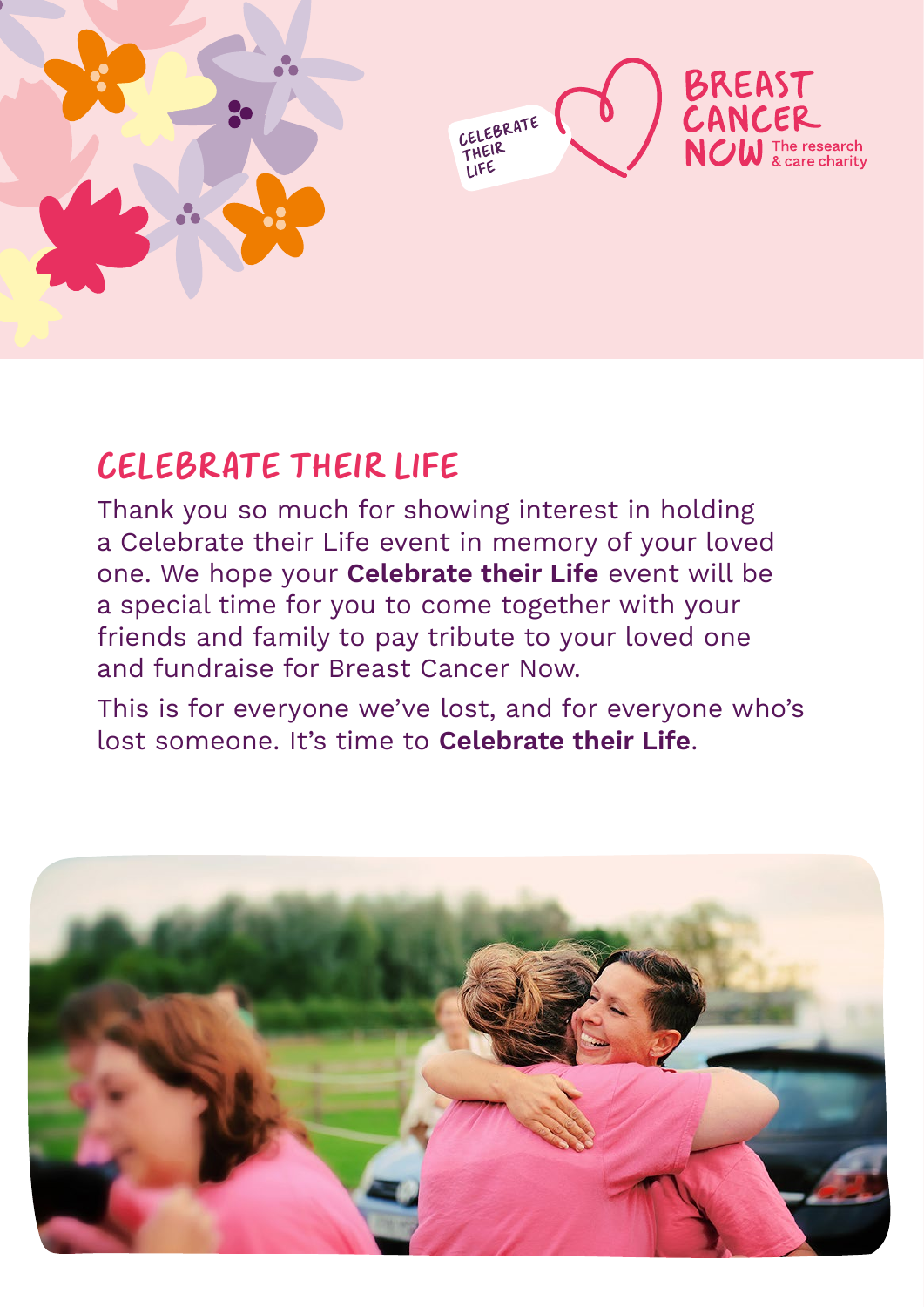



# IDEAS FOR YOUR DAY

#### Here's some ideas on how you could remember your loved one on the day:



You could ask everyone to dress in their favourite colour. Or why not wear something that reminds you of the person you're celebrating.



Make their favourite foods and share them together on the day.



Have a toast in their memory and raise a glass of their favourite drink – tea, beer, wine or cola, anything that reminds you of them.



Share photos at your event. If you know how (or know somebody who knows how), you could put a slideshow together on your computer and show it on the day. You could send it to everyone after your event, too.



Create an online **[Fund in Memory](https://inmemory.breastcancernow.org/)** to easily collect donations for Breast Cancer Now on behalf of the person you've lost. Anyone who can't attend on the day can also share memories on this fund.



Play their favourite music. If you put the playlist together online, you can share it with everyone after too.



Hold your day at one of your loved one's favourite places – this could be a house, garden, park, beach, or any other area. It's also an opportunity to scatter their ashes together if you'd like to.



Light a candle in their memory.



Share special memories of your loved one with our ribbons and cards.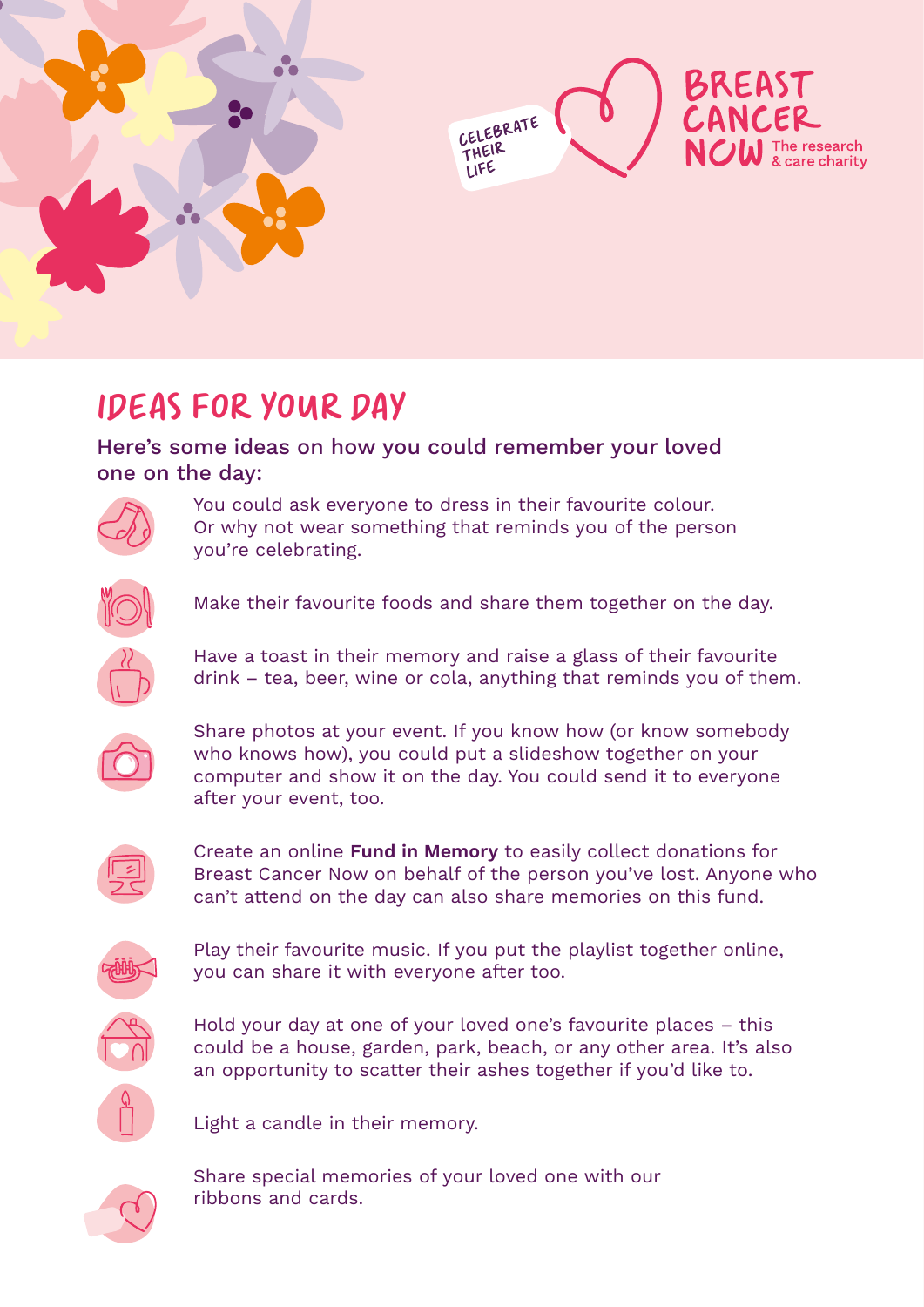



## SHARING PRECIOUS MEMORIES TOGETHER

We can send you up to 20 cards and ribbons free of charge for you to use on the day to share your memories or wishes on. You could hang these up inside, or if you're in the garden you could hang them from a tree. We hope these cards give you a way to share memories and wishes for the future, as well as being a keepsake too.

If you'd like us to send you any ribbons and cards, talk to Zoe or Nancy and we'll be happy to send these to you before your event date.

### A SPECIAL ONLINE PLACE TO REMEMBER YOUR LOVED ONE AND DONATE

A Fund in Memory is a special way for you to celebrate and remember your loved one and all they meant to you, all while raising money to support people affected by breast cancer.

You can create a Fund in Memory of your loved one, to use as part of your Celebrate their Life event. The online fund will always be there for you and others to visit and share memories and photos as often as you like. To find out more, visit **[inmemory.breastcancernow.org](https://inmemory.breastcancernow.org/)**

If a fund has already been created in memory of the person you are remembering, it can easily be used to share memories and collect donations as part of your Celebrate their Life event.

If you would rather not create a Fund in Memory, that's not a problem at all. You can collect donations physically and you can find more information on how to send donations in by emailing **[fundinmemory@breastcancernow.org](mailto:fundinmemory%40breastcancernow.org%20?subject=Celebrate%20their%20Life)**

[The vital funds you raise will help us continue our world-class research and](mailto:fundinmemory%40breastcancernow.org%20?subject=Celebrate%20their%20Life)  [life-changing care, providing support for today and hope for the future for](mailto:fundinmemory%40breastcancernow.org%20?subject=Celebrate%20their%20Life)  [anyone affected by breast cancer.](mailto:fundinmemory%40breastcancernow.org%20?subject=Celebrate%20their%20Life)